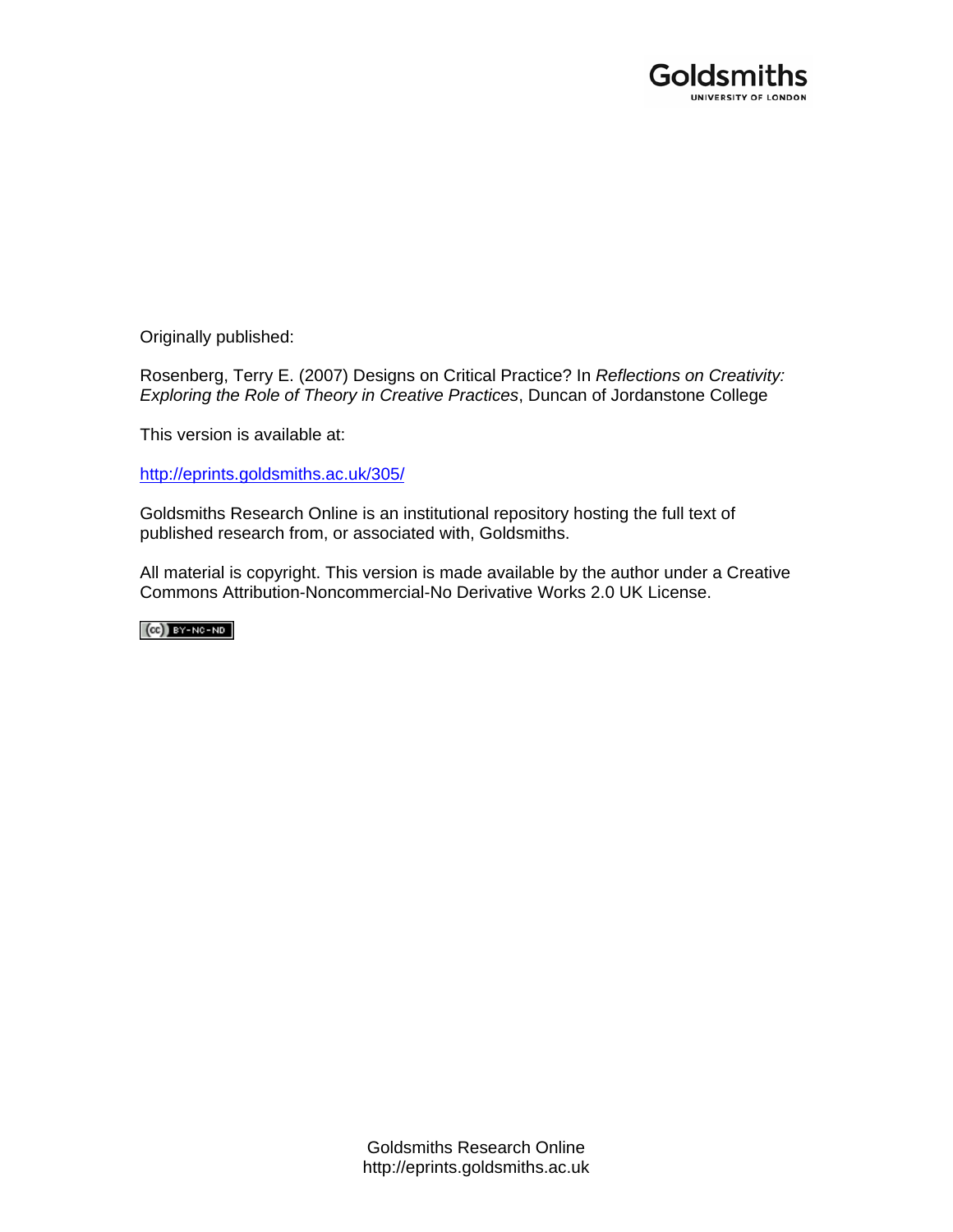# **Designs on Critical Practice?**

## **Terry E. Rosenberg**

## **Abstract**

This paper initially focuses on the way design and other creative disciplines are compromised and reduced in their practices in order that they may 'fit' within academe, with its axiological cast determined by the epistemologies of the sciences and humanities; a cast that has no place for the uncertainties of creative practice. It then explores the epistemological bases of design thinking and suggests that if design thinking is knowledge it is knowledge-in (as)- potential (potentia). This is a knowledge built with uncertainties - a pre-reflective knowing. It then moves to describe a critical thread that may be drawn through the stretch of design practice, including its uncertainties, and argues that this criticality is what the design community needs to appreciate and develop. It finally argues that academe needs to modify it's validity criteria to accommodate critical practice rather than shape practice to fit with current validation models.

## **Full Paper**

## **Introduction**

With the move of art and design schools into an academic mainstream (in deference to Coldstream's recommendations), educators working in the sector were forced to engage with a problematic where onto-generative activities, creative practices, were required to be shaped to and laid in the (procrustean) bed of academic practice – with its epistemological exigencies. With a series of knots, worthy of King Gordius, they found ways of tying together theory and practice in order to lay their unruly practices in the ruled bed of academic practice.

Educators in art and design have looked at the way practice may be based on theory, informed by theory and generally engage theory in different ways. They marshalled various prepositional, adverbial and adjectival ties to help them condition the relationship. They have asked that practice be led by theory, based on theory and informed by theory. They have addressed research as a (or, is it 'the') process of theory formulation and have shaped up our practices so that they may consider the possibility of research through, into, for and about practice. And, in an attempt to slice through the Gordian knot, they have even advanced the idea of theory as practice (or, is it the other way round?). They (or is it we; since we are all implicated) have done this in order to legitimate what is essentially ontological, possibly even a pre-ontological disposition, in a court of epistemological practices.

The introduction of 'creative practices' into academe has caused a seismic shift in a number of traditional academic disciplines (epistemological practices), who are beginning to look at practice–led theory or indeed theory as (creative) practice. This inversion, or, reconfiguration of the theory/practice relationship, is made because the traditional academic disciplines are beginning to see how practice may move ahead of theory and open up views into as yet untheorized spaces.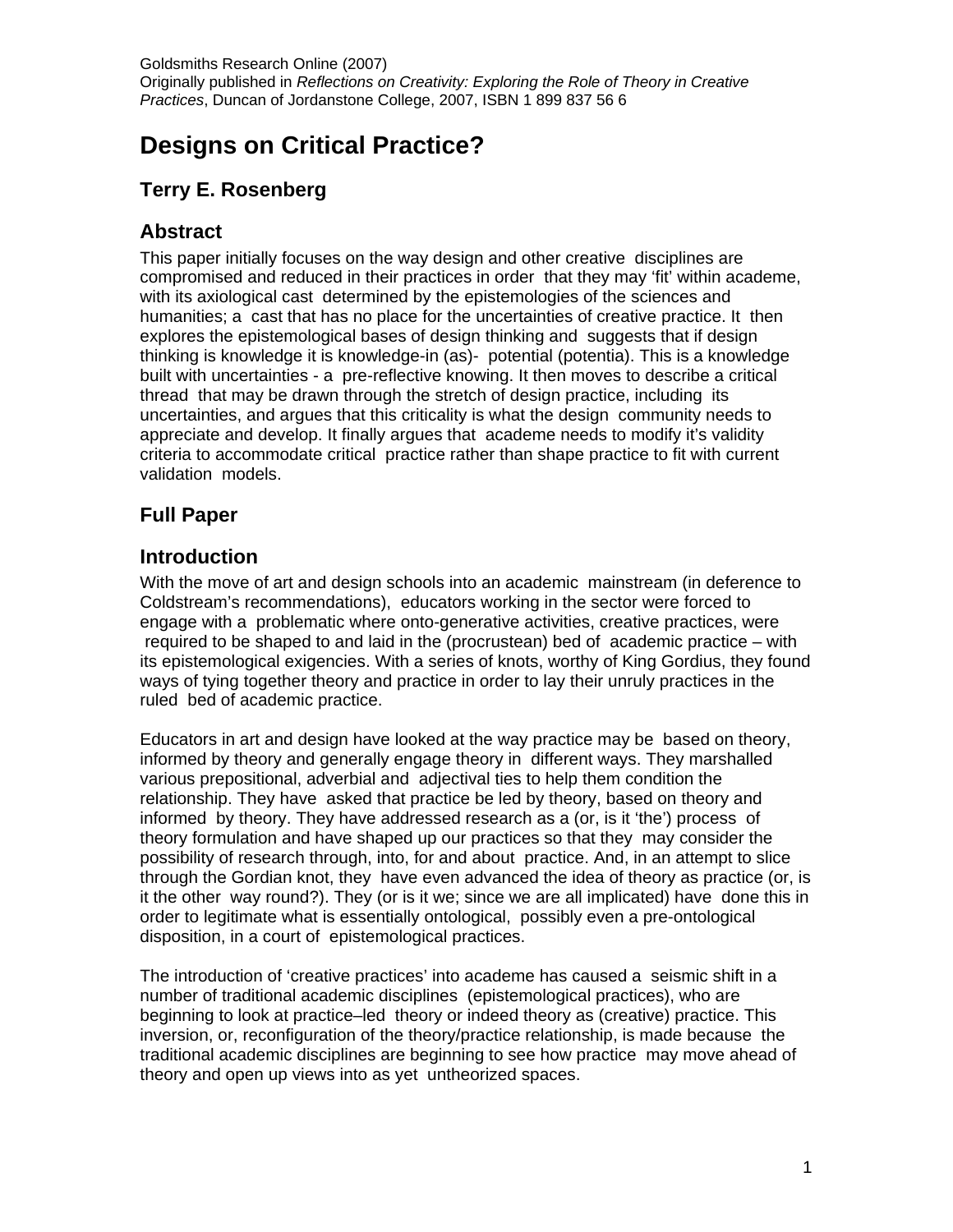Originally published in *Reflections on Creativity: Exploring the Role of Theory in Creative Practices*, Duncan of Jordanstone College, 2007, ISBN 1 899 837 56 6

Although creative practice (design) may reference theory (and in many cases does) and lead theory, creative practice is not necessarily made better by being bound or woven through/into theoretical stricture. Practice related to theoretical formulations is often useful and often necessary in particular areas of practice - theory may indeed inform practice and in some instances may be a necessary part of a creative practice – 'theory informed practice' is not a term sufficient in its scope to encompass all of either the creative actions or the creative outcomes that should be promoted in academe.

Design needs to entertain and engage with an expanded notion of what informs and supports creative practice and indeed in an expanded notion of what the actual practice is and does. Criticality is, consequently, a more helpful term than "theory based-ledinformed practice" – more able to describe the full range of thinking (in-action) that is used to motivate and develop practice. It is also a better descriptive qualification of the actual practice itself and what it effects.

This paper will move to delineate and describe this critical creative practice; a practice that moves critically in spaces between or beyond theory so as to speculate, provoke and create new questions, new understandings and, in some instances, new answers in a number of problematics.

### **Reneging on Uncertainty**

In Coldstream's deal, where art and design was given the nod and accepted into the academic fold, artists and designers were placed in a situation where, wittingly or unwittingly, they were made to renege on the flow of uncertainties and doubts that run through practice; and, which in many ways, give course to its particular lifeblood. They were, in certainty, forced to be like the academic subjects they were joining. They were brought, outsiders, into an established order where they were enjoined and brought to book in a court which wished certain account – to know and to know assuredly and in a particular manner. What is/was promoted in this court is knowledge formed through consistent and reliable (?) methodology, producing robust data, which when analysed yielding conclusions accepted and appreciated by an academic community (or is it academic communities) all involved in doing the same thing – all contributing to the Western Knowledge Project.

The 'Project' has a strict measure; boundaries are policed separating:

The true or the accepted from the not true or the unaccepted or the not yet accepted ...[establishing]... internally a territory of the Same and externally a territory of the Other.<sup>1</sup>

Knowledge is valid if of the Same; other types of knowing, other cultures' knowing, are all proscribed - not able to meet the exacting and exact standards of Western academe. The heart of the Western Knowledge Project is research. The purpose of research is to study the world (the Other), adequate the Other so that it may be understandable/assayable in the court of the Same ..and evolve theory through which one gains knowledge and control over the Other. Literally, put the Other in his, her or its place: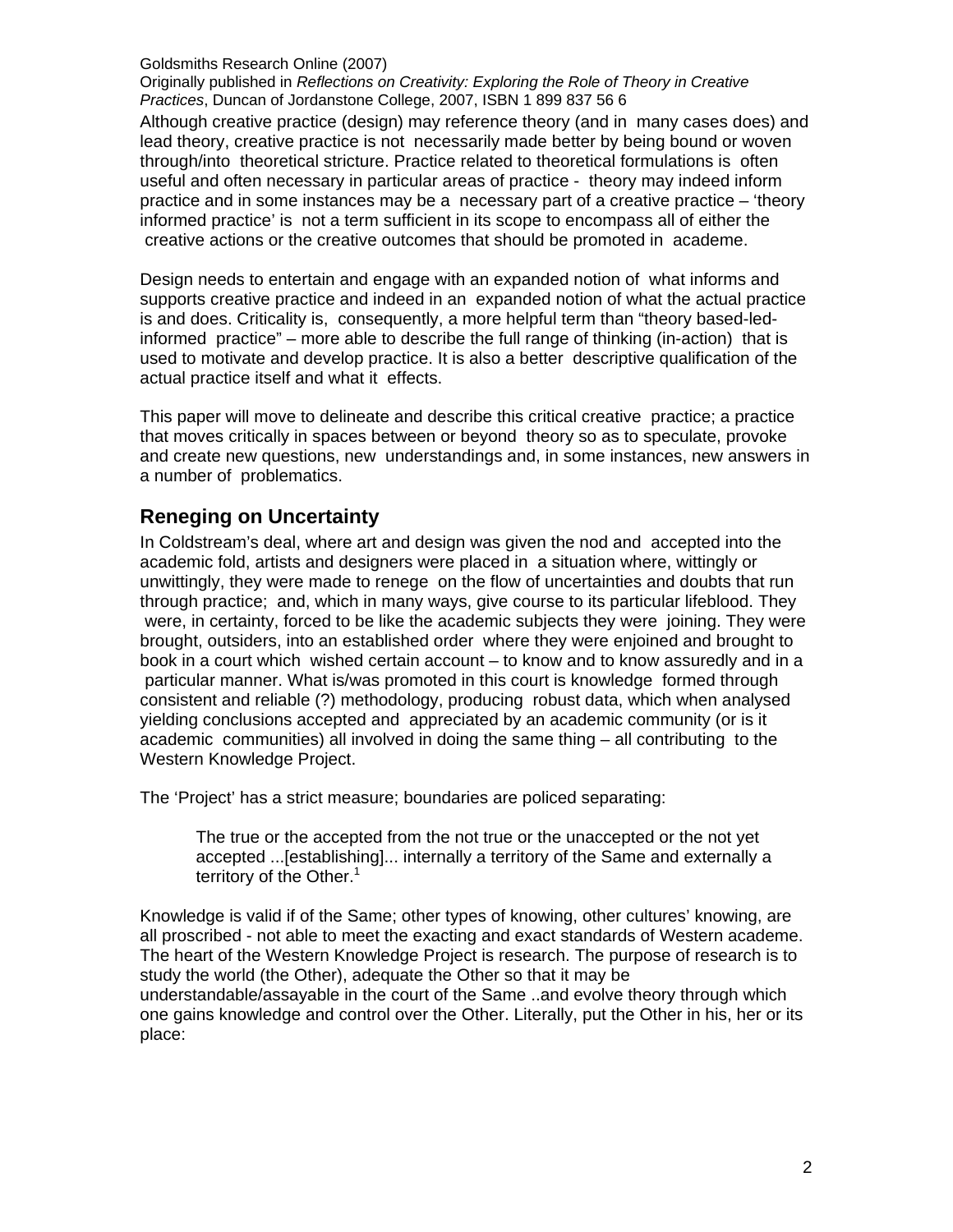Originally published in *Reflections on Creativity: Exploring the Role of Theory in Creative Practices*, Duncan of Jordanstone College, 2007, ISBN 1 899 837 56 6

The desire to explain (through research) is... a symptom of the desire to have a self (the researcher) that can control knowledge and a world that can be known (i.e. converted to the Same'. $2$ 

This research is validated (as new knowledge) through a warrant (gained through repeatable and thus verifiable method) that establishes that what is advanced is ahistorically and a- geographically truthful – truthful beyond any context (not acknowledging that this itself is a value laden context – produced in a Western positivist/scientific tradition). In this pursuit of truth the 'thing to be known' is isolated from all other things - and contexts - in case it is contaminated by the uncertainties of everything else around it. What cannot be established as 'truthful' through declared, trusted and rigorous method is most often gainsaid in academe.

But, although, across the academic board, all fall under the shadow of the Project, the shadow cast is perhaps not as dark in some places as in others. The proceedings of the 'Court of the Same' are more relaxed in some quarters than others; and research is not always necessarily a prosecution which tries to establish 'the truth'. There are fields (I intentionally avoid the word 'discipline' as it issues from the Court of the Same) where academics mix and blend, from an extensive epistemological palette and where different voices begin to disassemble traditional academic knowledge constructs and produce projects of different knowledge cultures, separated or combined, academic or non-academic. There are fields in the sciences and social sciences (the humanities have always been more liberated, it seems) where the whole 'knowledge thing' becomes playful production rather than assiduous action focused on stripping the world bare to unveil the (fundamental) truth behind it. In other words the production of knowledge has taken a creative turn – creativity becoming essential to theory production. Validity criteria are more relaxed and knowledge production is softer edged and multiform in these fields.

### **The Problem of Creative Practice in an Academic Context**

In surprising contrast the so-called 'creative practices' are looking to make their edges harder and more defined; bending and shaping practice so that it is more academic. 'Creative practices' present a different problematic, they are fundamentally different in nature to the practices of other academic fields - sciences and social sciences.

In her essay 'Cotton and Iron', filmmaker, critic, and theorist Trinh Minh-ha suggests that we think of creative practice as a journey that unsettles our way of knowing in order to open us up to the, at times unsettling, and unsettled ways of being in the world. She eloquently writes:

A creative event does not grasp, it does not take possession, it is an excursion. More often than not, it requires that one leaves the realms of the known, and takes oneself there where one does not expect, is not expected to be. $3$ 

The volition of creative practice, in her, and I hasten to add, my eyes, is not to grasp the world so as to know it, but rather to release from grasp, so as to allow flight so that we may make and/or experience the world differently. As Trinh Minh-ha says, it requires one to 'leave the realms of the known'. Practice is necessarily dealing with what is notknown; it leads one to engage with the world in some way – but, I am not sure this is in order to know it – certainly in regard to how academia currently validates knowledge.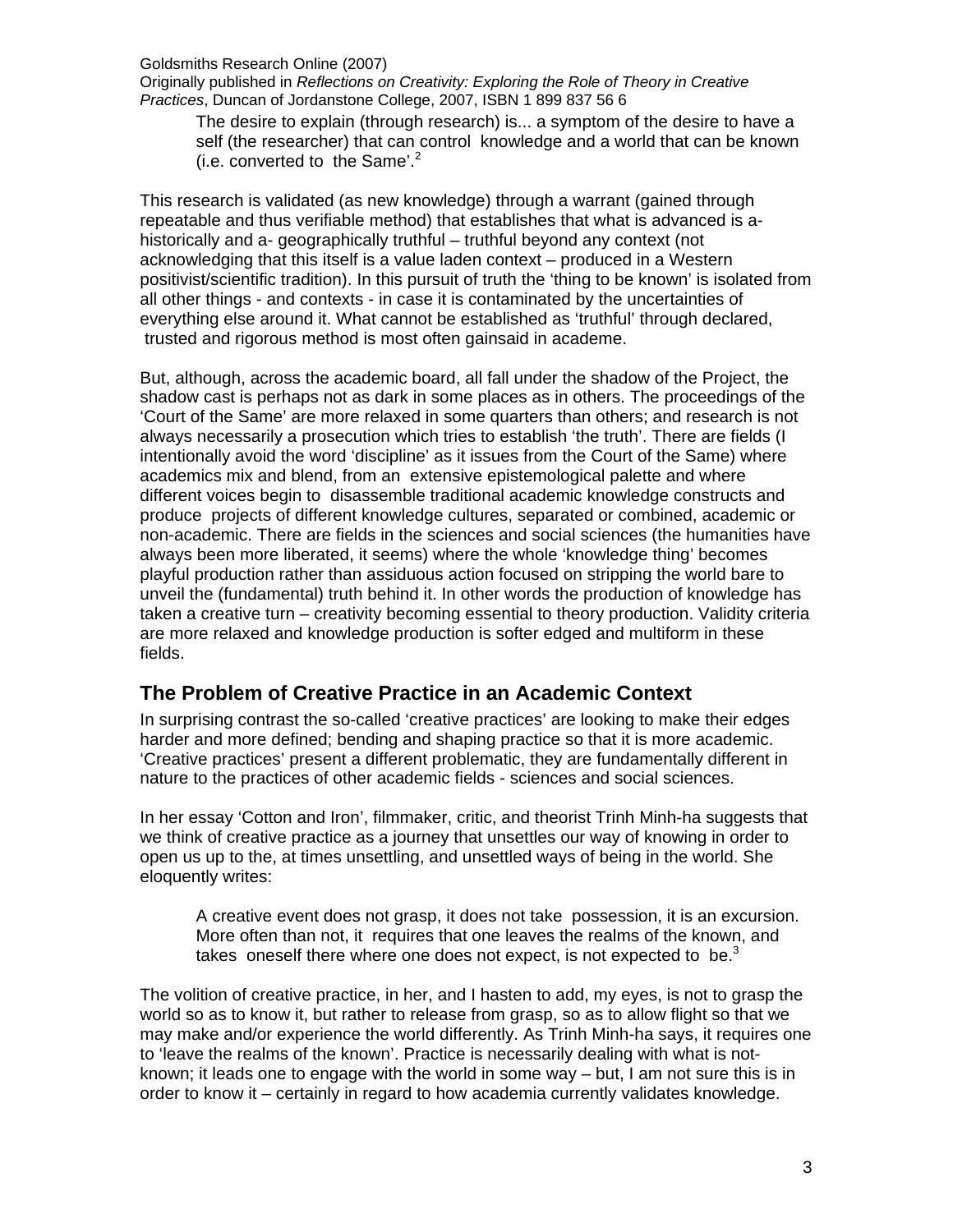#### **Trying to Make Practice Fit: Quixotic and Just a Little Desperate**

Does it matter that practice is not knowledge?

Well, it seems it does. Academe continues to try and force practice – whole or in parts into an epistemological mould. Or, alternatively, creative practitioners try and create academic ballast by loading practice with theoretical weight – in other words tying practice to knowledge forms in order to produce authority and imperium (what Deleuze would call potestas) so that the practice may be acceptable to academe.

## **Practice Equals Epistemology? Design Knowledge**

Art and design academics, understandably and imaginatively, but somewhat quixotically, produce terms that suggest that practice may be 'brought to book' epistemologically (grasped). They have created terms like experiential, presentational and praxiological knowledge so as to confer on practice status as an epistemology. Or, they try and find within practice those elements which are knowable, extract them from the unruly unknowable bits and produce them for academia's axiological determination (based on securing knowledge).

For instance, in design (which is the practice that this paper is particularly focussed on) there are those that advance design knowledge as a unique epistemology; one that is of a different kind altogether than the knowledge of the sciences and the humanities.

The design theorist Clive Dilnot advances that design:

As a mode of knowledge is not simply a form or technique or a mode of human action that could be contained within existing forms of knowledge (though it is also both of these things) but a different disposition towards Being than that reflected by other modes of knowledge.<sup>4</sup>

Dilnot proposes that 'design's mode of knowledge is a 'third knowledge'. This 'third knowledge' of his is built around the notion that design is in artifice ...that is that its 'subject matter is artifice'; and as artifice it is 'mediation between ourselves and the objective world'. The third knowledge, in his eyes, is therefore a knowledge:

Concerning how artifice may be formed and shaped in the interaction of things, persons and environments (the nature of the designing processes which shape artifice); and knowledge concerning the dialogical nature of the interactions surrounding artifice; that is of the impact of the understanding of interaction on the nature of interaction, and on the subjects, contexts and environments so impacted.<sup>5</sup>

He goes on to try and distinguish between first, second, and this third knowledge. Acknowledging that he may be accused of a glibness that comes with over-generalizing, he asserts that the sciences and humanities are essentially concerned with what is (the former numbers and the latter narrates the world) and are therefore essentially retrospective:

Dealing with the world already made and characterized by a fixed plane of facts, upon which they operate analytically rather than praxiologically.<sup>6</sup>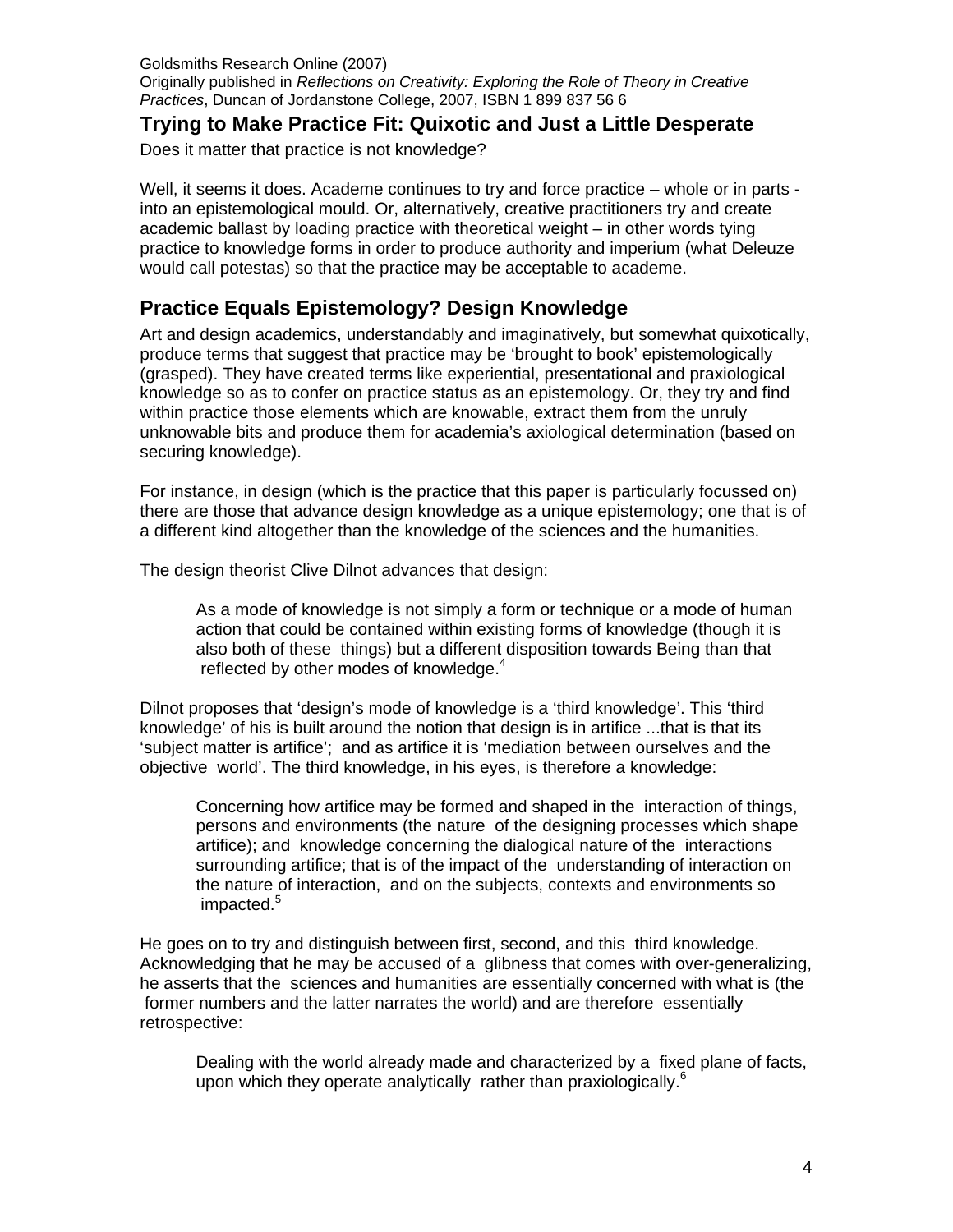## **Knowledge-about and Knowledge-through**

Dilnot writes that we need to consider both knowledge-about-design and also knowledge-through-design in order to appreciate design's space in academe. The knowledge-through-design, in what it stresses, it seems to me, is a reduced idea and value of practice. Knowledge-through-design, in that it stresses knowledge formation, requires those bits of practice that are not epistemological to be excised in order to advance those bits that are. Where does the speculative figure in this? I am also unconvinced that there is a distinction between knowledge-about and knowledgethrough, ultimately; in the long view the distinction does not hold fast. Dilnot says that, in order to become knowledge, design practice - knowledge-through-design - needs translation - an exegesis - so as to move from mere practice to knowledge. This exegesis sends the praxiological back to analysis in my view. Knowledge-throughdesign is transformed into knowledge-about-design. Even if the explanation is concerned with what is at the heart of practice... an 'enactment into' (Dilnot's term) new form or, indeed, even if the translation becomes a critical evaluation of how this 'enactment into'... may have been done differently, practice is made adequate to its explanation; and in so doing it is pinned, labelled and fixed in a 'plane of facts' where it can be operated on analytically.

In other words, Dilnot is still trying to build intellectual substance by trying to 'grasp' design - its actions and effect in the world. In the pass, described above he is merely engaged in moving the praxiological towards analysis.

## **Design Praxis**

As praxis design's difference from other forms (of creative practice) should be noted, it is constituted in its address to ordinariness and futures. Design is disposed to bring into being – not only as provocation or reflection on our world - but in order to make the world or a small measure of it differently. Design's true nature is of the world and not of the abstract spaces of knowledge formation, or even the more relaxed spaces of discourse.

Design practice is of the quotidian and its very ordinariness means it needs a strategic re-orientation to gain the extra-ordinary space of discourse (which is inherent in other creative practices). Also, it is of what is yet to be rather than of the now - designing cannot hang an epistemology on the certainty of the given – something already there ....such as a contemporary (or past) landscape/condition - for regard, comment or expression. Its object of attention (critical) is somehow deferred – lying in the future; and, possessed by the uncertainties of the future.

This deferred object is thus only engaged as a prospect – expectation, yield, and view:

Design is an expectation of what is yet to happen, it is actively engaged in a poiesis that yields a future, and it should have a view - a critical purchase - on, current and future practice - its spaces and objects. Design unquestionably produces a future, not only in as much as every creative act moves to an outcome that is only fulfilled in a future, but, also, the outcome itself is a product for and thus is part of what produces a future world. The future is an innovation, a thing other to what 'is' presently'.<sup>7</sup>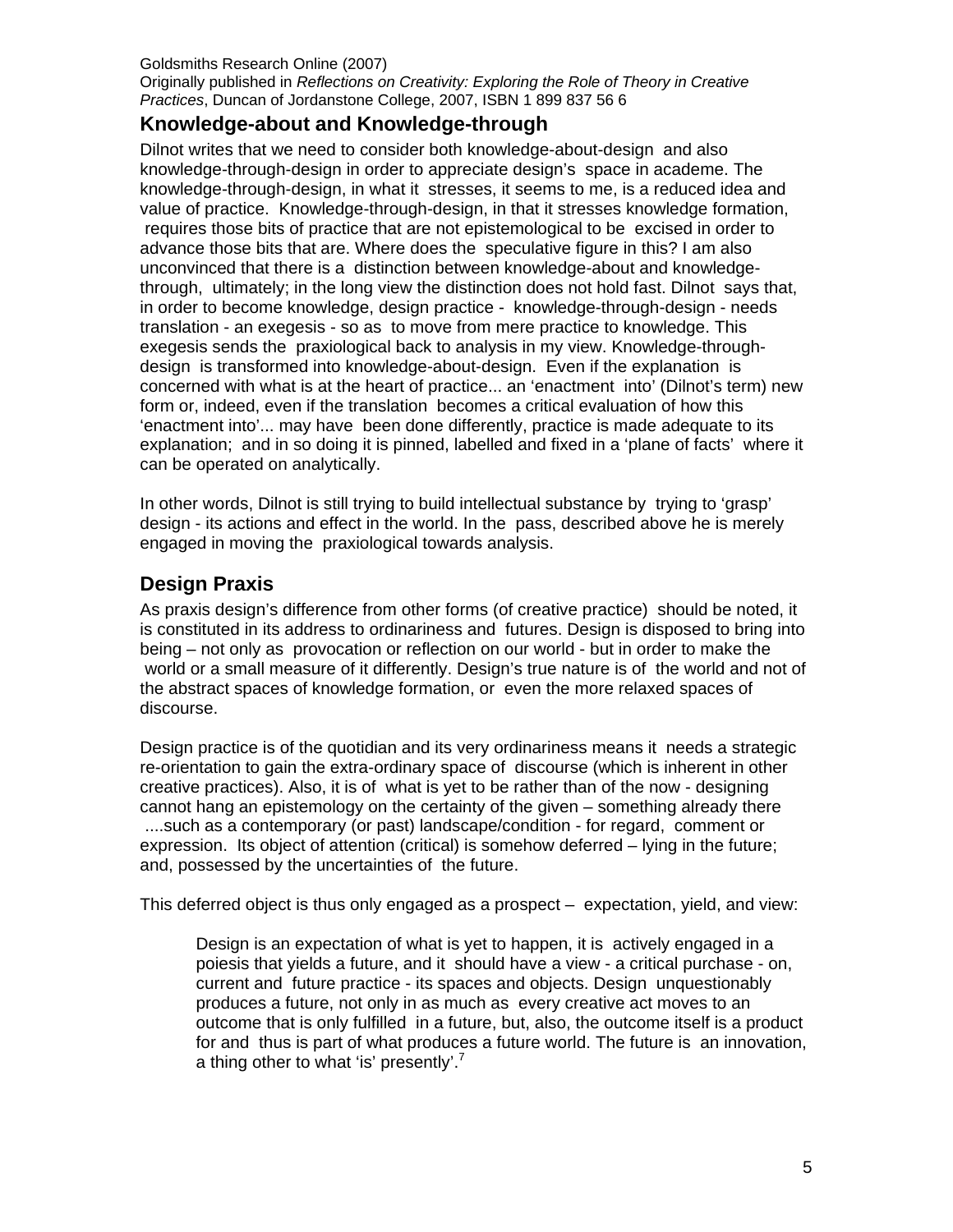Originally published in *Reflections on Creativity: Exploring the Role of Theory in Creative Practices*, Duncan of Jordanstone College, 2007, ISBN 1 899 837 56 6

The 'prospect' as is indicated offer us potentias (as opposed to potestas) – i.e. what is drawn as potential from knowledge: an informed speculation into futures'. Design's Desideratum

To some extent design has merely seen itself as adding material features back into the current (or near-futured) landscape and has not acknowledged its return to illuminate existing and past worlds and their objects or more especially engage with future worlds critically. It hasn't really considered or addressed its critico-discursive reflex. This is the desideratum in design practice. This is what is causing the hysteria to configure definitions of design (practice) that fix an epistemological determination for practice, wholly or in its elements, or, if this is not possible, to tether it to theoretical anchors. The distinction between knowledge formation (with its product of theory) and discourse needs to be made. The distinction in some way is between a volition to 'thought' and 'thinking' as volition. Referring back to Trinh Minh-ha this restates the idea of a divide that lies between those practices that wish to grasp and those that wish to release from grasp so as to allow flight. Theories act to settle and close account, i.e. to explain and provide structure for an understanding of the world and its practices and provide the (or is it 'a') case for responsible and practical action. Discourses, on the other hand, are not concluded accounts, they are in a process of becoming, and engage other becoming(s).

Discourses provide a net on which, through which and in which one can weave practice. They provide a ground for creative action and those creative acts themselves can in turn be discursive. Theories move to an absolute position whereas discourse maintains an incompleteness that creates a field in which to build criticality through practice. Theories obviously do figure in discursivity, back- grounding discourse/practice and acting as loci reference or provocation - in an evolving field.

They are points of location in the wider spaces of discourse; for instance, situating the researcher/practitioner, marking out the field of practice and setting referential loci for the practice.

## **Critico-Discursivity**

Design, rather than trying to frame itself as a practice that produces knowledge or as one that is secured to epistemological products (except by way of orientation), needs to appreciate the value of and promote a critico-discursivity that works to inform, run through and indeed be a part of what practice is produced through the practice.

Design practice should/is engage/d with 'changing the shape of the thinkable'<sup>8</sup> both in order to make new forms – new artifice – but also to shape thinking so as to engage with past, present and future worlds, critically and differently. Design as a field of endeavour promotes and is engaged in practice where there is an attempt to actualise something other than what is already written in our history. Practice is therefore not led by theory nor does it necessarily aim to produce theory. Theory led practice produces what Derrida would refer to as 'a novelty of the same' inventing 'the possible from the possible'. What I suggest design should aim for in its practice is what Rajchman describes as 'an architecture of 'the impossible', the ''altogether-other' of our invention,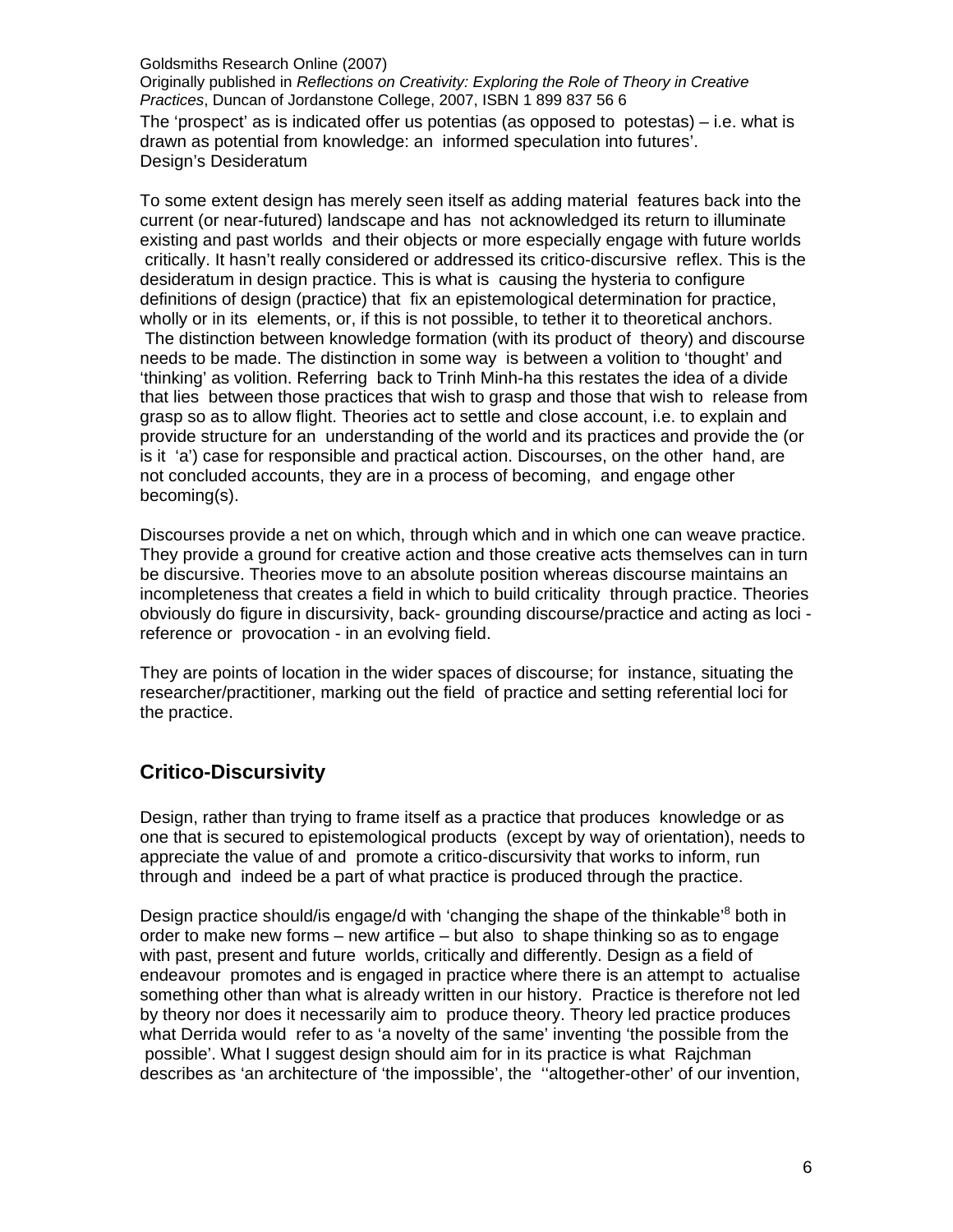the surprise of what is not yet possible in the history of the spaces in which we find ourselves'.<sup>9</sup>

This critico-discursive practice moves in spaces in-between or beyond theory; design as a critico-discursive practice is a vinculum or thread (of criticality) that runs through the way we were, the way we are and the way we want to be.

## **Tentative Engagements – Knowledge?**

Creative practice moves from what is known into what isn't known; not-yet-known or not-knowable. If academia is to accommodate practice it must accept the uncertain and the unknowable in practice – the non-epistemological dimension of practice. It needs to engage with the movement that is necessary in order to bring into being.

It seems obvious, but it needs to re-engage with the uncertainty and doubts that run in the arteries of design (creative) practice and draw these into academic practices – or is it rather draw academic practices towards these uncertainties - to build a richer practice both creative (poetically?) and critical (it is on this edge that I believe it becomes academic).

In drawing uncertainty into academic practice one can begin to see, in the tentative engagements of practice possibilities for a poetic criticality. Practice, with its uncertainties offers a way of 'engaging' the world poetically rather than 'knowingly' (scientifically or indeed in the epistemological models of the social sciences):

Poetry is to be understood here in the extended sense of a play of poiesis, a creative letting go of the drive for possession, of the calculus of means and ends. It allows the rose – in the words of the mystic Silesius – to exist without why. Poetics is the carnival of possibilities. $10<sup>10</sup>$ 

Knowledge is transfigured from potestas - the 'authority of knowledge' - to potentias the potentiality of knowledge(s) - in the poetic.

If this – potentia - is knowledge, it is knowledge for 'becoming' – knowledge catalysing the potential to produce again and differently; making other than what is already there (but again I emphasise knowledge even as potentia is not the full practice - creative practice is also about not knowing (as remarked on above)).

Intertwined in the notion of making the world or at least a part of it 'other' is the idea of producing for an 'Other'. This is central to design practice. But design engages with this responsibility for the intertwining of 'othering' (making other – poetics) and for an 'Other' (ethics) by evolving deontologies in a calculus that sits beyond practice. They are deontologies that emerge, divorced from the imaginative dynamic of practice. I suggest that these deontic programmes need to be contested in critical discourses that emerge through practice; critical discourses that emerge in an imaginary of practice (and practice's imagination) both poetic and critical. An imagination of this kind is described by Kearney:

[An imagination] responsive to the ethical dimension of things would be critical. But it would also be poetical ...the term [is used] ...In the broad sense of inventive making and creating carried by the word poiesis.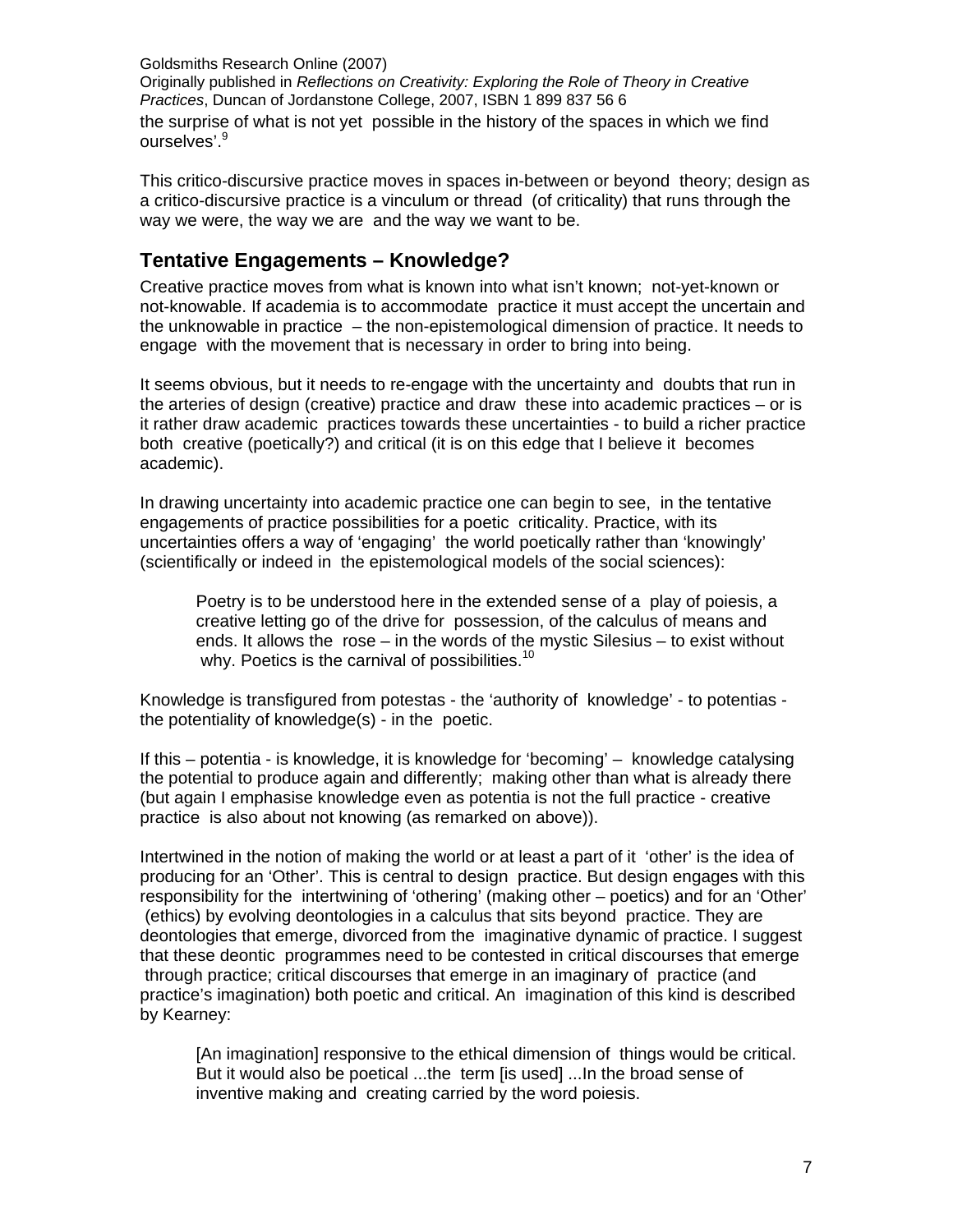He goes on to say that:

The ethical imagination ...[if it is not]...to degenerate into censorious Puritanism or nostalgic lamentation ...must also give full expression to its poetical potential. The imagination no matter how ethical needs to play. Indeed one might even say that it needs play because it is ethical – to ensure it is ethical in a liberating way, in a way which animates and enlarges our response to the other rather than cloistering us off in a dour moralism of resentment and recrimination'.<sup>11</sup>

A critical design practice would be/is both poetic and ethical. The critical merges with poiesis in practice and not exclusively as a programme running in advance or after practice; attempting to formulate deontologies of practice.

## **Towards a Critical Practice**

There are a number of ways to slice up critical practice so as to understand it. Although perhaps in practice it is not realistic to separate in such a way, for the sake of description one may locate three 'critical engagements' for practice. One may review the critical in practice as:

1. Critical engagement (stimulus): with the world and its discourses as active ground for practice.

2. Critical process: considering critical reflexes in practice and critical reflection in and on practice (à la Schön).

3. Critical re-engagement (reception): delivered in the critical programme of the practice (what it means and what it influences and how it is used/consumed).

One must appreciate that these slices overlap each other in practice.

### **Critical Engagement (stimulus): Creative Practices Landscape ('potentia')**

In the first instance one needs to look at the way designers, as creative practitioners, engage – need to know - the world, in and for practice. This involves in the first instance a critical engagement with the situatedness of the practitioner and the situation of the practice and, then an engagement with the wider references and influences that the practitioner draws on – theories, discourses generally and praxis itself (creative and everyday). This becomes what a colleague of mine, Suhail Malik, calls the 'critically active resource'.

A creative practitioner will drop epistemolog(y)(ies) back into the world and fashion a landscape of what Serres and Latour call 'tentative knowledge' – as an active resource for practice. The epistemology is not dropped back to see if there is a fit between the account (epistemology) and the world but to prepare the 'excursion'. Latour describes this procedure in a discussion of actor network theory:

This solution becomes common sense once it is accepted that an account or an explication or a proof is always added to the world. Reflexivists as well as their pre-relativist enemies dream of abstracting knowledge from things in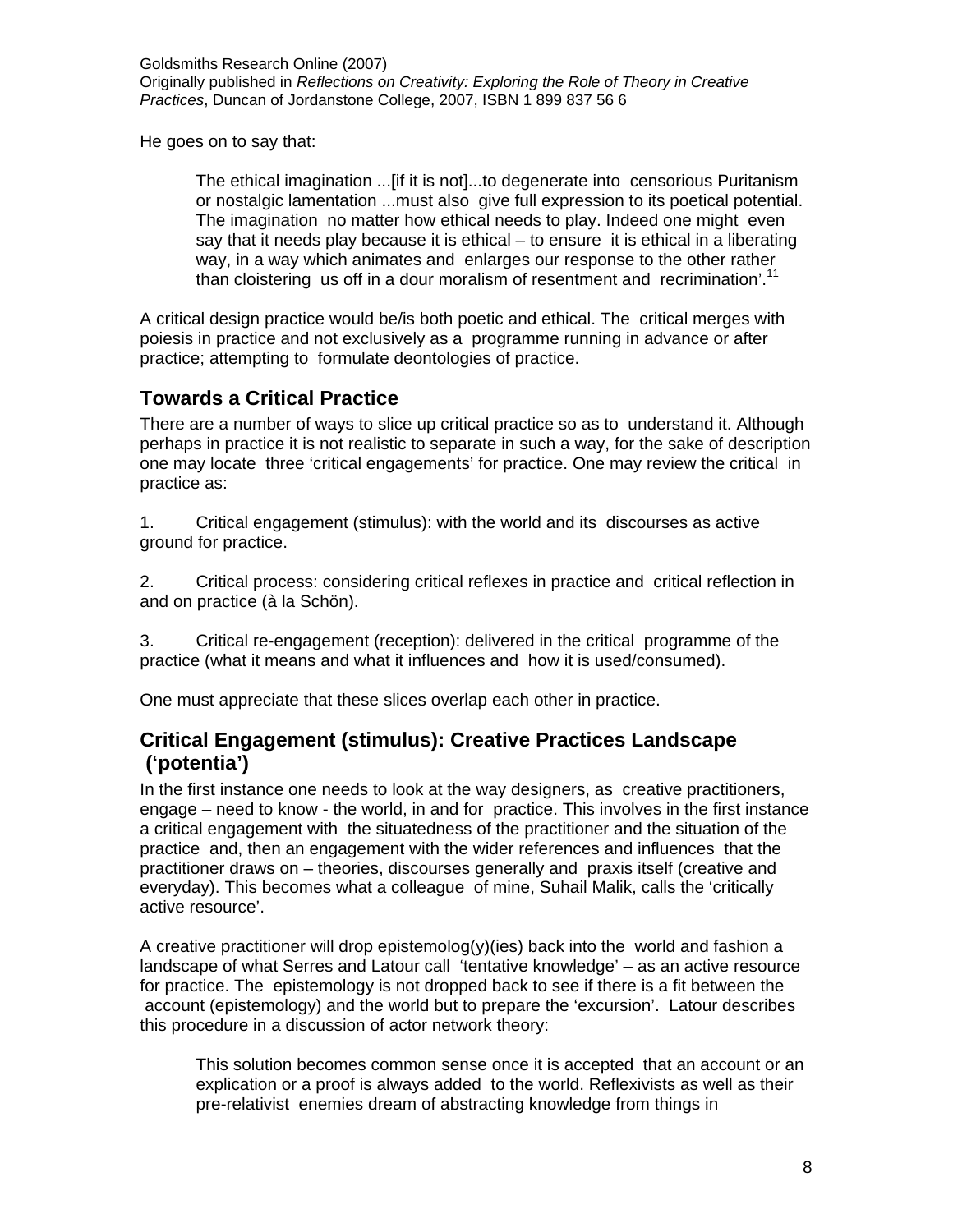Originally published in *Reflections on Creativity: Exploring the Role of Theory in Creative Practices*, Duncan of Jordanstone College, 2007, ISBN 1 899 837 56 6

 themselves. ANT [actor network theory] keeps adding things to the world and its selection principle is no longer whether there is a fit between account and reality – this dual illusion has been dissolved away – but whether one travels.<sup>12</sup>

The travel itinerary is determined to see how best to illuminate, and, in the case of design, to add material features back into the landscape –sensitive to meaning and effect.

## **Critical Process: Critical Reflection and Critical Speculation**

In much of the literature on the critical in process, the process is described with particular emphasis given to a critical knowing for, in and of practice. The work of Schön particularly is much referred to in this regard. The critical in the work of Schön works in line with what is known, what is thought.

I grant that design practice, design thinking, is tethered to thought (reflection), but, it is also thinking into the unknown (as I have stated throughout this paper).

For Heidegger thinking, all thinking, is thinking into what withdraws into a speculative space. Heidegger suggests that one is caught in the draft of this speculative thinking and that one's being is fashioned through the orientation of this draft in which one is caught:

We are who we are by pointing in that direction – not like an incidental adjunct but as follows: this "being in the draft of" is in itself an essential and therefore constant pointing toward what withdraws. To say "being in the draft of" is to say "pointing toward what withdraw".<sup>13</sup>

But thinking for him is also at the same time thinking towards what we are inclined to; and what we are inclined to is what 'in turn inclines towards us by appealing to our essential being as what holds us there'. For Heidegger thinking is not only thinking into a draft into what hasn't yet been thought (speculation – prospect(ing)) but is also fashioned in thinking back, in poesy:

Poesy is the water that at times flows backwards to the source, toward thinking as a thinking back, a recollection.<sup>14</sup>

So what Heidegger hands us in terms of thinking are two actions: thinking back to what we know and what holds, and, forwards into a not yet known space. Into this doubling of thinking he writes making – organising and communicating as a way of bringing it together. He develops the idea of thinking as a handicraft (wroughting) and then moves this to a consideration of the craft of the hand:

The craft of the hand is richer than we commonly imagine. The hand does not only grasp and catch or push or pull. The hand reaches and extends, receives and welcomes – and not just things: the hand extends itself and receives its own welcome in the hand of others. The hand holds. The hand carries. The hand designs and signs, presumably because man is a sign.<sup>15</sup>

The hand is used to point, to sign, to sign-ify. What is drawn by Heidegger in this pointing hand is a critical thread between what holds (what is) and what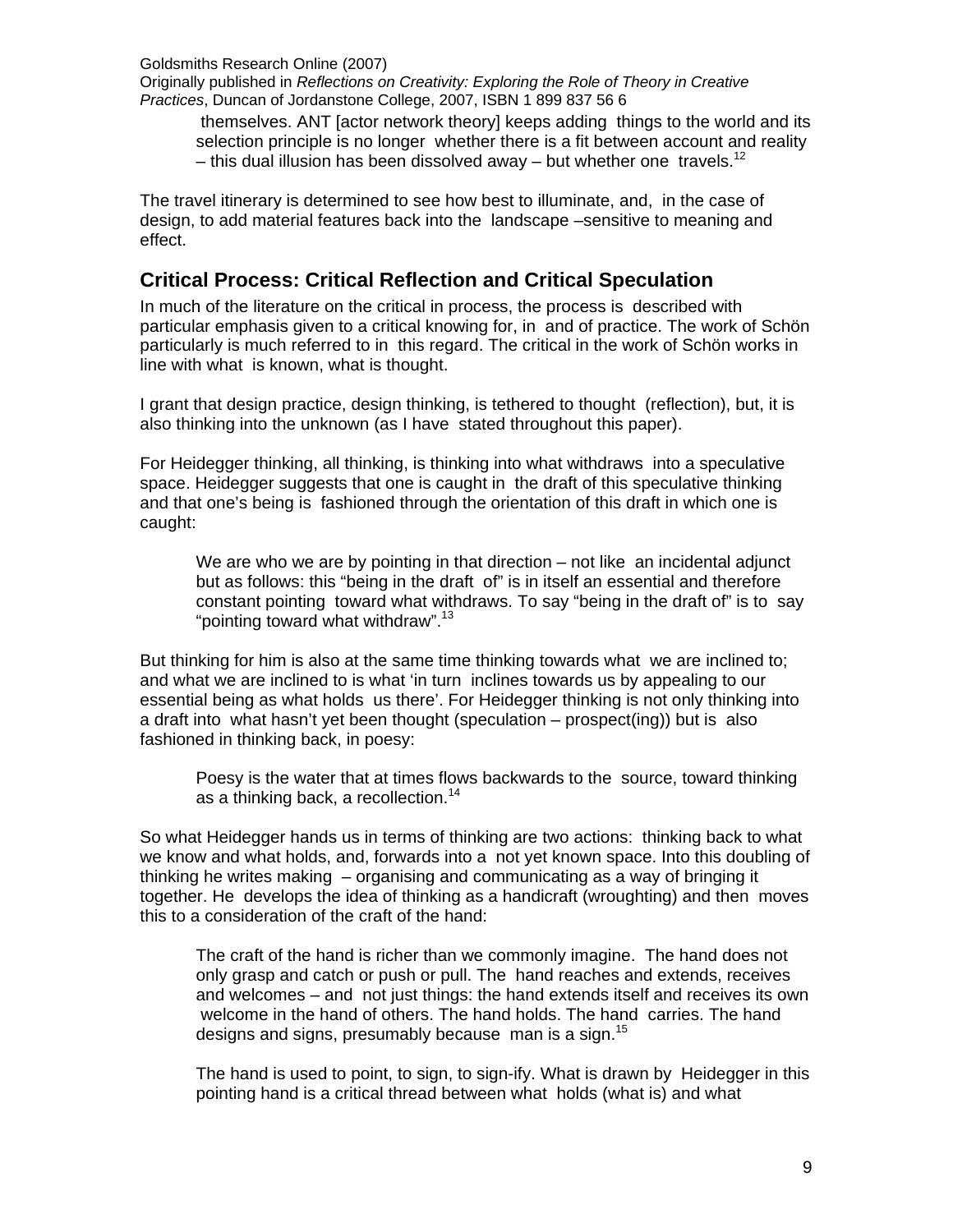Originally published in *Reflections on Creativity: Exploring the Role of Theory in Creative Practices*, Duncan of Jordanstone College, 2007, ISBN 1 899 837 56 6

withdraws and draws us into the 'draft' of what is not yet known (what is not vet). $16$ 

This Heidegerrian thinking is a haunting description of design. Following this idea of thinking as at the same time compulsion to the known and impulsion to the unknown we need to think of design as being developed through a critical process that is composed of critical reflection but in tandem with critical speculation.

## **Critical Re-engagement (reception): Illumination (discursivity)**

Design (any creative practice) may work back into the landscape critically and creatively (poetically) to illuminate and refigure its material objects and spaces. This 'illumination' through a critico- discursive return is not the chiaroscuro lighting of Enlightenment epistemic practice, where the epistemic landscape was lit in a hard directional light (to shed light on), producing:

Clear and distinct knowledge, scientific unity, [and] the triumph of reason...by assuming 'a transparent space in which a single law reigned, that of light or the sun's power: nothing new under the sun. $17$ 

In this en-lightened landscape descended from Enlightenment thinking, the landscape is set out through a 'tyranny of the given'; the topography is consistent, and nothing moves or alters, all is held still for an epistemological grasp.

But if we are engaged in onto-generative practice we need to appreciate the movement and changes in the landscape and engage with shifting ground and other features, and also shifting light. The landscape is 'in becoming'. Quoting Serres again, this is:

A fairly soft and filtered light that allows us better to see things in relief, through the effect of contrast produced by rays and shadows that melt together, that are mixed, nuanced ...This is the way we see ordinarily, really, daily – with our bodily eyes in concrete surroundings.<sup>18</sup>

The way practice returns as critico-discursive is again to enter the landscape and contribute lumens to the soft, filtered light in order to illuminate in movement a world in movement. The critical discourse '...unfolds by way of mediation, transformation and circulation'. The discourse itself is in movement.

The way the critico-discursive part of practice enlightens is through 'scintillation' – a term Serres uses – which illuminates the 'fragile synthesis' of the 'very tissue in which objects, things themselves are immersed – the all encompassing and diabolically complex network of inter-information'.<sup>19</sup>

Academics, design practitioners and theorists, all, need to appreciate this programme in design; a programme where through practice design evolves its critico-discursive dimension. And, most importantly, they also need to explore and evolve contexts for its – critical practices' – reception, academic and otherwise. The need for this space for the critico-discursive potential of design practice is not yet appreciated and needs to be acknowledged in the expectations and determination of academe and indeed in the design community in general.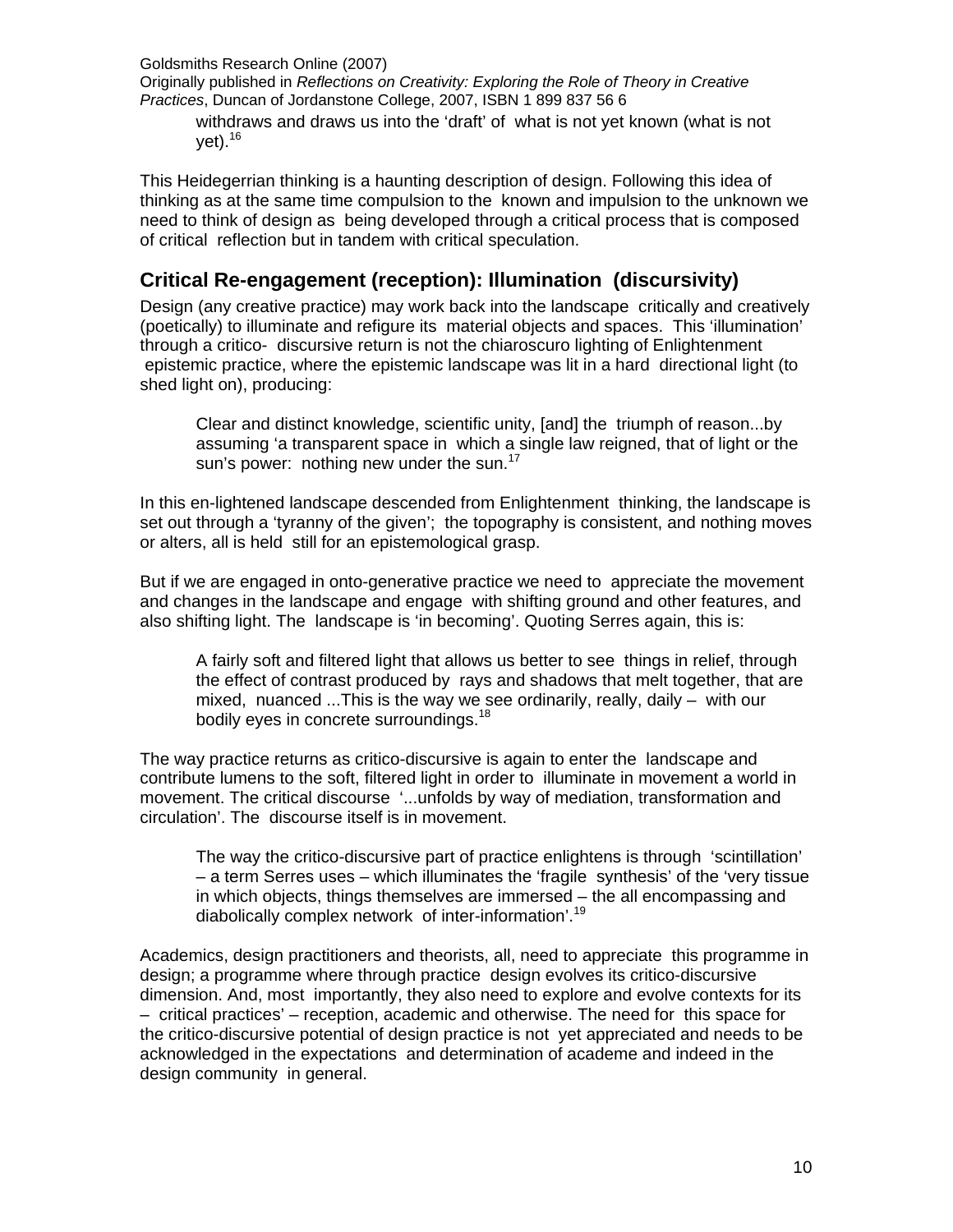Originally published in *Reflections on Creativity: Exploring the Role of Theory in Creative Practices*, Duncan of Jordanstone College, 2007, ISBN 1 899 837 56 6

## **In Conclusion: Resisting Procrustes**

In a similar way to Procrustes,  $20$  design continuously offers up the corpus of its activity and its objects to the particular geometrical bed of academia's (current) validating framework (of and for academic research). The 'one size fits all' bed of Procrustes is echoed in the criteria for research formulated by academia; manifest in the standards of those institutions to which it gives account and who control the account of its activities (in England, HEFCE, RAE, AHRC and others). I acknowledge that academics, including those engaged in creative practice, establish and are involved in these institutions and are therefore responsible not only to, but also, for them, so theoretically are able to form and change them. But, they do not and, ironically, to some extent, feel they cannot. The academic design community is deferential; bound in a calculus of habits so deeply encysted in the way they define and do things so as to seem natural. These encysted habits, regularities (Foucault), mask the ideologies that shape them ('myths' in Roland Barthes' semiotics). These invisible ideologies (myths) - set the determining shape and size of the procrustean bed; marking out the boundaries that include or exclude the corpus or bits of it that are offered up to it.

I contend that in an academic milieu the problem of the acceptance of creative actions (practice) and outcomes is figured the wrong way round. Those working in academia in areas of creative practice regularly ask how they may make what they do fit a cruel procrustean bed. Academia has failed to place under review the way it validates creative practices as research, or indeed as academic activity at all. Rather, than review validity criteria, academia forces academics in creative disciplines to try to configure what they do to fit rather limiting frames that validate what is considered and accepted as academic. These academics can, and currently do, work around and with practice stretching it and cutting it in order that it may fit the procrustean bed; but in so doing they risk losing (have lost) the life-blood of the practice and its objects. In particular they are forced to bracket and remainder any thinking that is fuelled by doubt and uncertainty; experimental and speculative thinking, the very essences of creative practice, are set to one side in this offering up to validation.

There is clearly a need for 'new imaginaries of validity $^{21}$  that not only reconstruct 'validity' or 'truth' as many sided, multiply perspectival, as shifting and complex',<sup>22</sup> accommodating 'other' epistemologies ('other' cultures of knowledge) but ones that are also expansive enough to celebrate the experimental and the uncertain; valuing and validating that which is not necessarily epistemological.

These 'new imaginaries of validity' need to be evolved with regard for the 'logic of sense<sup>'23</sup> of creative practice/thinking; a logic that stands in opposition to the notion of 'sentential truths' – of certainties - which currently tightly hold the activities of academia. Instead of validity criteria that need and warrant 'certainties' and 'truths' academia needs to evolve criteria where the provisional, hypothetical and speculative are considered and valued aesthetically; validating that which is not yet graspable (not yet theorized) or ultimately ungraspable (not theorisable).

I believe that Bachelard's idea of validating work according to its resonance, reverberation and repercussion<sup>24</sup> may mark a starting point for evolving these new validity criteria.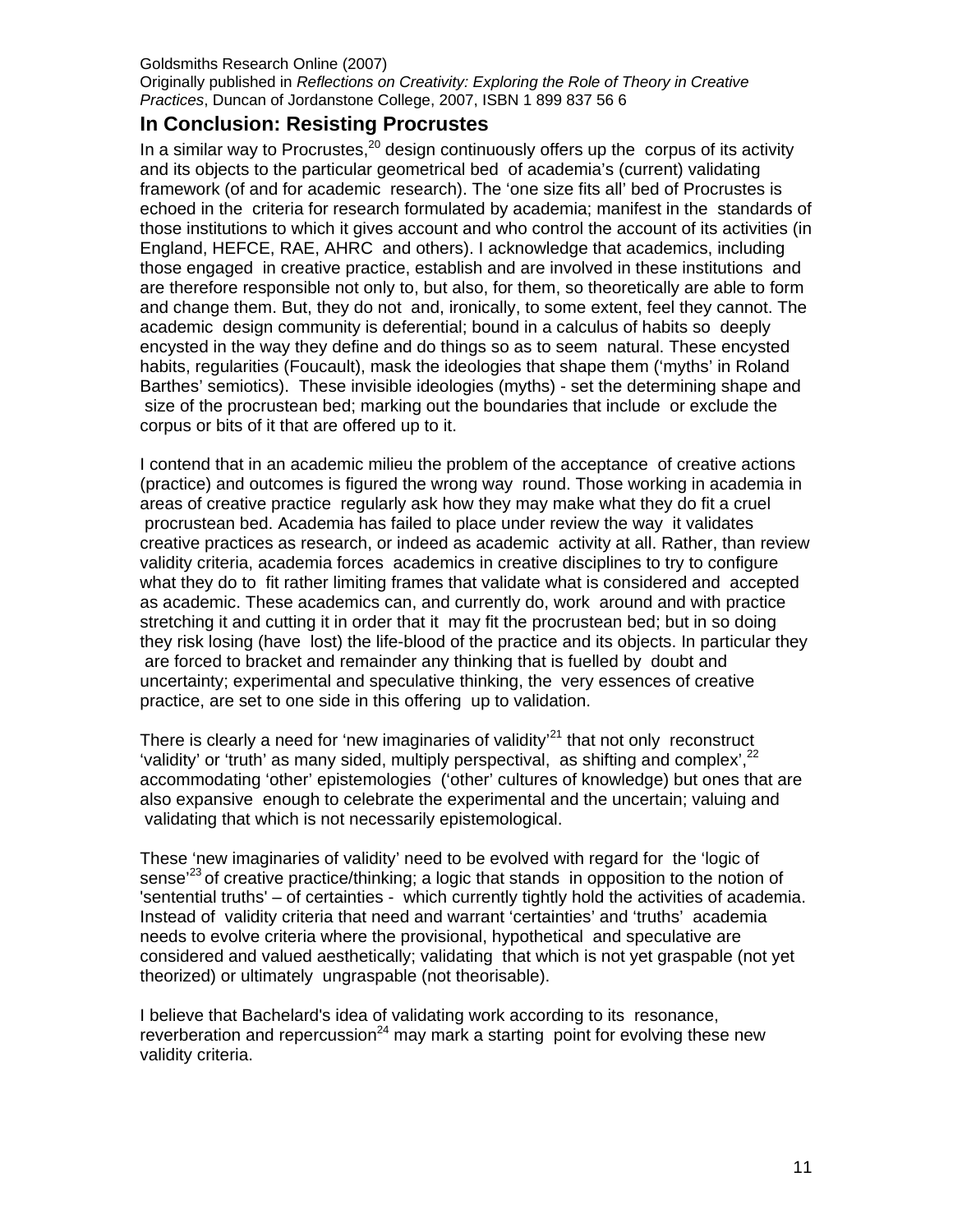Originally published in *Reflections on Creativity: Exploring the Role of Theory in Creative Practices*, Duncan of Jordanstone College, 2007, ISBN 1 899 837 56 6

Resonance: causing reinforcement or prolongation of sound... critical reflection (intrinsic validity) (deconstruction).

Reverberation: to have a respondent effect on – return or re-echoing in the world... critical reception (extrinsic validity) (semiosis - reception).

Repercussion: to impinge on an advancing body ...critical effect (systemic validity) (concomitance). It may also be worth considering other praxis sensitive ideas of validity including catalytic and constructive validity. Lather's transgressive validity<sup>25</sup> criteria voluptuous, ironic, rhizomatic and paralogic - may also provide criteria that are sensitive to the 'logic of sense' of creative practice and its objects.

Lather's transgressive validity: ironic, paralogic, rhizomatic and voluptuous create loci through which one may:

• value multiple representations • encourage critical reflection (deconstruction) • abolish the need for an appeal to an Authority outside the work • encourage resistance to linearity, closure and resolution • license complexity • resist the arrogation of the 'Other' to the 'Same' • value combinatory thinking, (multiple and fecund)

In summation, I believe it behoves academia to evolve validity criteria adequate to creative practice (and not adequate practice to validity criteria, as one does currently); it is imperative that the academic community (particularly that of design) re-consider its measures of academic worth so as to make space for the fullness of its practices. It is important for academia and for the creative practices to evolve a space (actual and metaphorical) where critical practice may have course and be held in regard by academia. This is not before time.

#### **Notes**

1 Scheurich J.J. Research in the Postmodern, London: The Falmer Press, 1997, p.85.

2 Scheurich J.J. ibid., p.85.

3 Minh-Ha Trinh T. 'Cotton and Iron' in Ferguson R., M. Gever, T. Minh-Ha and C. West (eds.) Out There: Marginalization and Contemporary Cultures New York: The New Museum of Contemporary Art / M.I.T. Press, 1990, p.327-336.

4 Dilnot C. The Science of Uncertainty: the Potential Contribution of Design to Knowledge, Doctoral Education Conference, Ohio 1998: unpaginated.

5 Dilnot C. ibid.

6 Dilnot C. ibid.

7 From Rosenberg, T. 'The Reservoir: Towards a Poetic Model of Research in Design' in Working Papers in Art and Design 1, 2000. Available from: http://www.herts.ac.uk/artdes/ research/papers/wpades/vol1/rosenberg2.html (08/06/07).

8 Rajchman J. The Deleuze Connections, Massachusetts: The MIT Press, 2000.

9 Rajchman J. ibid.